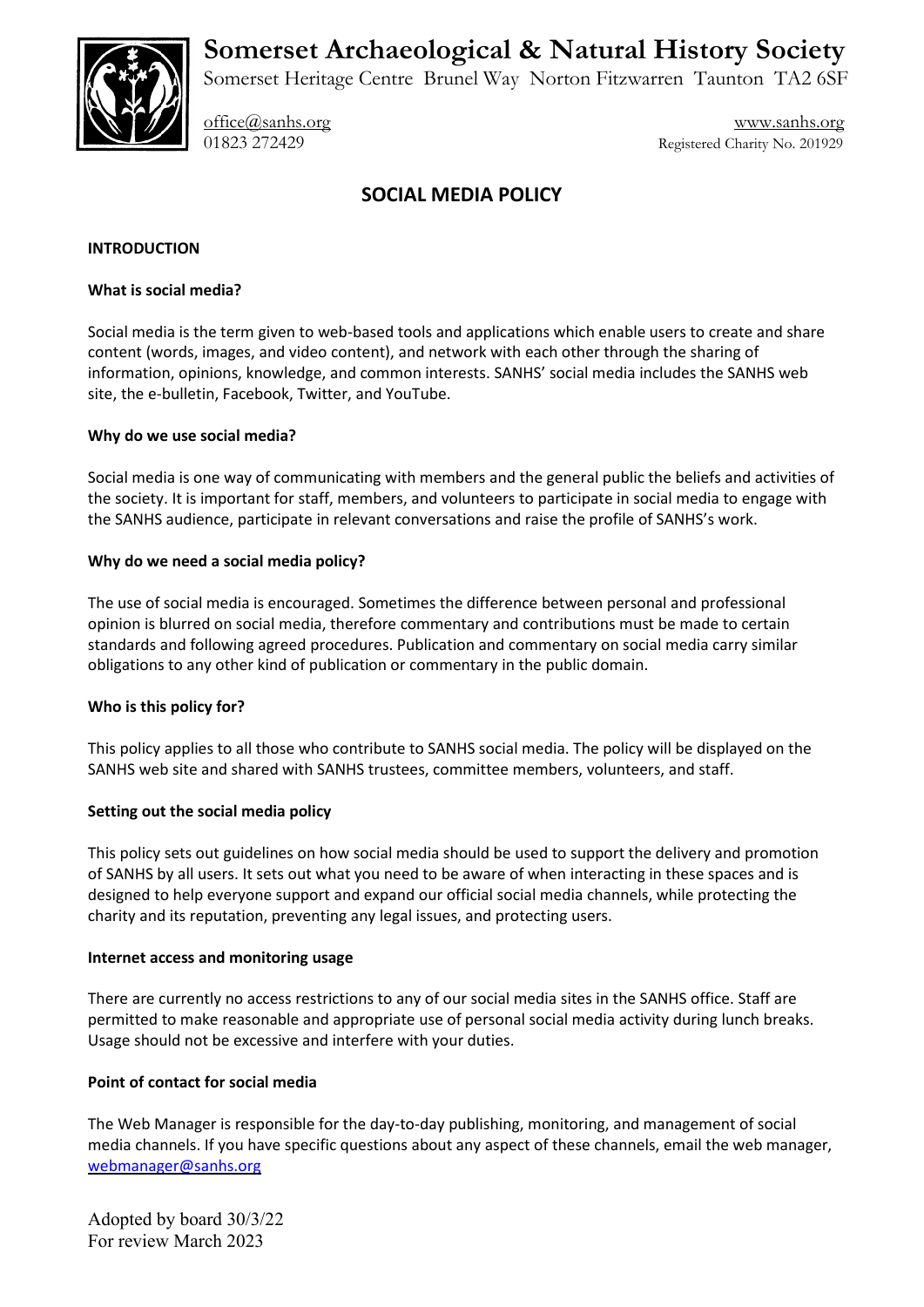### **Information for users of SANHS social media**

- **1.** The web manager is responsible for setting up and managing SANHS social media channels. Authorised users can edit and author web site and Facebook content. All users can post content to the SANHS Facebook page, web site blog, and Twitter.
- **2.** SANHS social media is checked weekly as a minimum, with responses dealt with as soon as is practical.
- **3.** When adding content or comments to SANHS social media please be relevant and civil.

### *Contributions should:*

- Be lawful
- Be relevant to SANHS work
- Benefit and support SANHS
- Be grammatically correct
- Images to be copyright free and credited
- Be accurate and factual

*Contributions must not be:*

- Unlawful
- Harassing
- Defamatory
- Abusive
- Threatening
- Harmful
- Obscene
- Profane
- Sexually oriented
- Racially offensive

#### *And must not:*

- Include personal information, email addresses, phone number addresses this content will be removed
- Include otherwise objectionable material
- **4.** Links, URLs, and contact information shared by you must be publicly available information. Do not post links to personal, sexually orientated, or other inappropriate content. Inappropriate content will be removed without explanation, and anybody who uploads banned content will be blocked from making further contributions.
- **5.** Users are asked to report inappropriate content, make comments or complaints to the web manager via email, webmanager@sanhs.org
- **6.** Under 18s and vulnerable people

If you are aged 17 or under, you must get your parent or guardian's permission before contributing to SANHS social media. Never disclose your personal details. Users that upload videos or photographs that identify a young person **must have** the consent of their guardian or parent. Users of SANHS social media should familiarize themselves with the SANHS Safeguarding policy, found [here](https://sanhs.org/wp-content/uploads/2019/07/SANHS-Welfare-Policy-2019_2020.pdf)